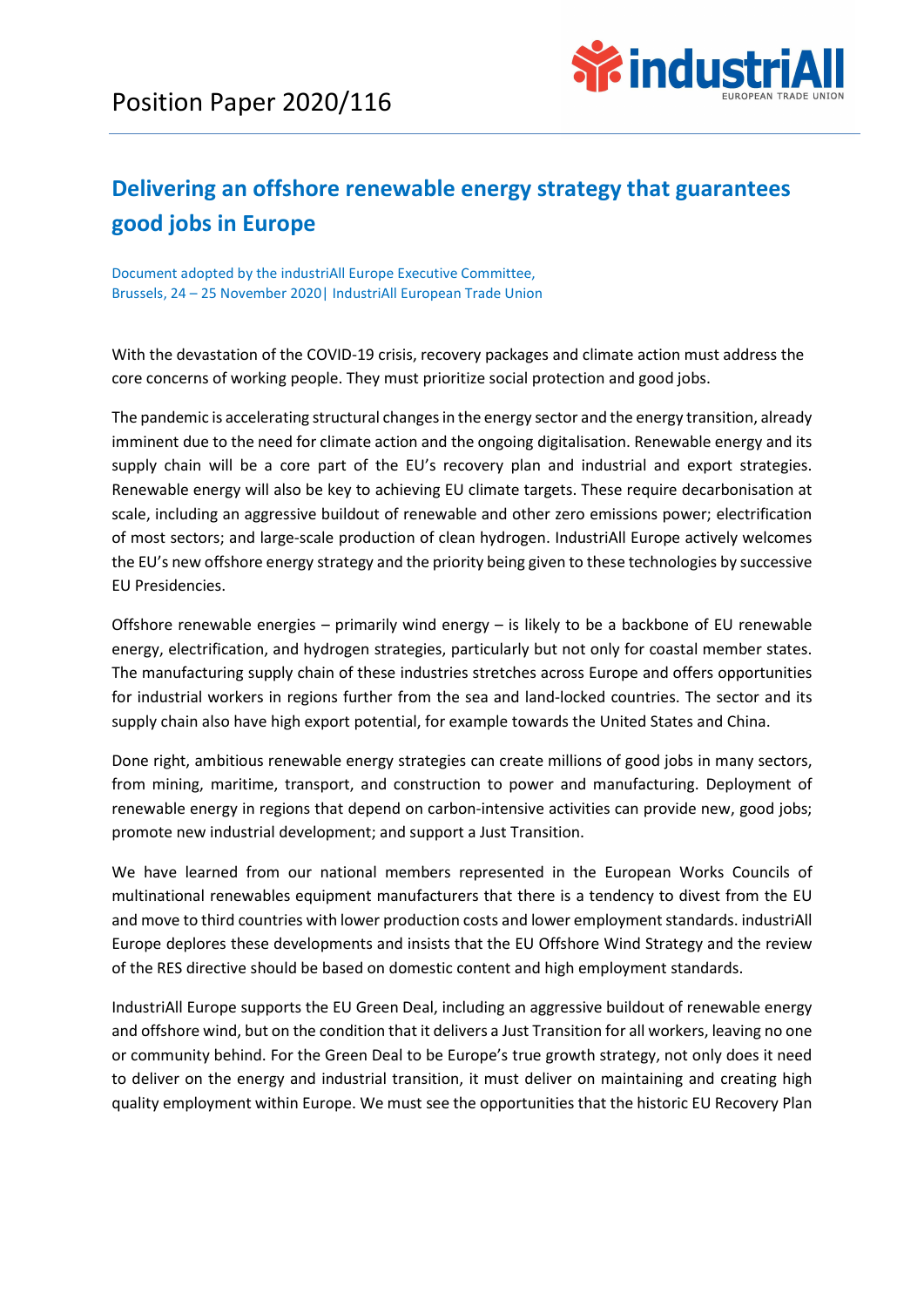## Position Paper 2020/116



is providing. The budget made available for a green recovery will be instrumental in achieving the Green Deal objectives.

We will build alliances with those who are working to deliver a Just Transition. Therefore, we demand that EU and national policy deliver on five key principles:

- 1. Strong social dimension of the Offshore Wind Strategies. All strategies on Offshore wind, at national, regional and sectorial level must include a strong social dimension. This is not just vital for the workforce of the sector, but crucial for the public legitimacy of the energy transition in general.
- 2. Social dialogue and union recognition at all levels company, national, sectoral, and EU.
- 3. Industrial strategy with ambitious, long-term, stable targets and support regimes for renewable energy and its supply chain, including commitments to domestic content and the respect of social provisions in tendering agreements. Experience from mature industries in Europe shows the value of different forms of ownership and state involvement in developing offshore renewables (including plural, public, cooperative and worker ownership). The goals should be both decarbonisation and creating many good jobs across the renewable energy value chain in every European country. This will demand a specific industrial policy agenda of investment and diversification in our ports, shipbuilding and marine technology sectors. Strong retraining and upskilling programmes should ensure that skills gaps don't hinder the potential job creation. Indeed, the further development and training of employees is vital in the light of technological change, in particular digitization, and security of supply. A just transition must be guaranteed for all energy sector and equipment manufacturing workers.
- 4. Strong labour standards as part of renewable energy targets and strategies at all levels national, regional and sectorial. This includes compliance with the ILO Core Conventions, particularly the rights to organize and to effective collective bargaining; wage guarantees; social protection, including health care and pension; training; and security of contract. Common minimum standards must be seen as a safety net not ceilings for rights. A cabotage agreement for the European continental shelf – similar to initiatives in Canada and elsewhere – should ensure these minimum standards. Collective agreements must provide the same framework conditions to all workers alongside the offshore wind value chain, from the construction of installations to their operation and maintenance.
- 5. A safe working environment for all workers in renewable energy, including workers for subcontractors and in the supply chain. For offshore wind, the health and safety regime should build on the standards and experiences of the offshore oil and gas sector.

If managed well, Europe can lead the way in achieving climate neutrality and a Just Transition, ensuring wealth, well-being and good working conditions for its people. Whereas strong transnational coordination on working conditions and health and safety came as a result of horrendous accidents and deaths in the offshore oil and gas sector, the Commission and European decision makers should set out from the start to create a globally competitive industry based on the best working conditions,